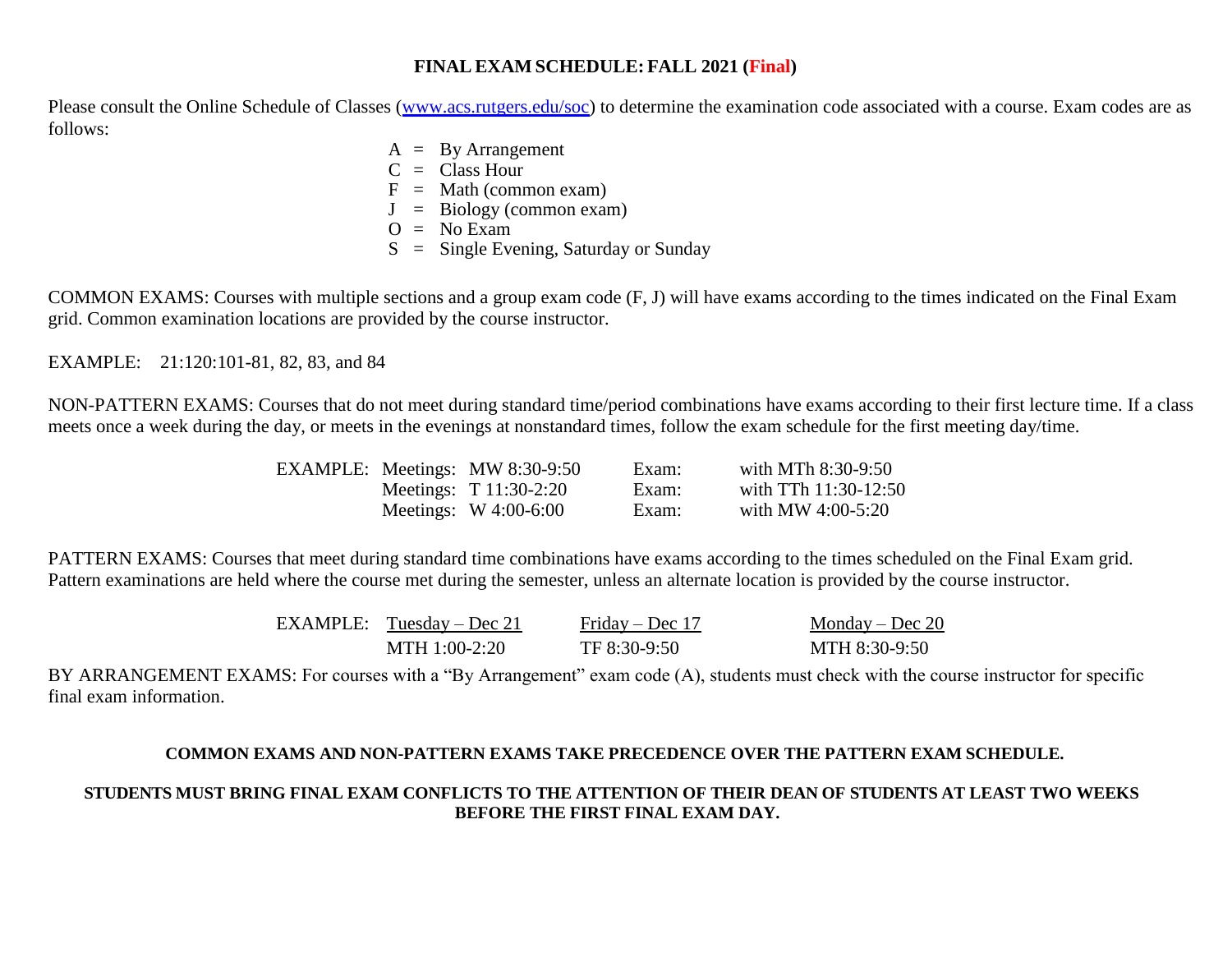# **FINALEXAM SCHEDULE: FALL 2021 (Final)**

| <b>EXAM TIME</b>  | Dec 16<br>Thursday                                                                         | Dec 17<br>Friday                                                         | Dec 18<br>Saturday                                                           | Dec 19<br>Sunday                  | Dec 20<br>Monday                                                                             | Dec 21<br>Tuesday                                                      | Dec 22<br>Wednesday                      | Dec 23<br>Thursday                                                                                            |
|-------------------|--------------------------------------------------------------------------------------------|--------------------------------------------------------------------------|------------------------------------------------------------------------------|-----------------------------------|----------------------------------------------------------------------------------------------|------------------------------------------------------------------------|------------------------------------------|---------------------------------------------------------------------------------------------------------------|
| 8:30-11:30 am     | <b>MATH</b><br><b>COMMON</b><br><b>EXAM</b><br>640:104, 105,<br>107, 109<br>(Day Sections) | $\ensuremath{\mathsf{T}}\ensuremath{\mathsf{F}}$<br>8:30-9:50<br>Classes | Saturday<br>$9:00-12:15$<br>Classes                                          | Sunday<br>$9:00-12:15$<br>Classes | $\mathbf{M} \mathbf{Th}$<br>$8:30-$<br>9:50<br>Classes<br><b>MWF</b><br>8:30-9:25<br>Classes | Tuesday<br>$10:00am -$<br>11:20am<br>Classes                           | W 8:30-9:50/<br>F 10:00-11:20<br>Classes | <b>CHEMISTRY</b><br><b>LABS</b><br>160:109, 113,<br>114, 331                                                  |
| $11:45 - 2:45$ pm | <b>GENERAL</b><br><b>BIOLOGY</b><br>120:101<br>Sections<br>81,82,83,84                     | TF<br>$1:00-2:20$<br>Classes                                             | Saturday<br>12:45-4:00<br>Classes<br>*Online Courses<br>w/In-Person<br>Exams | Sun<br>12:45-4:00<br>Classes      | <b>MW</b><br>10:00-11:20<br>Classes                                                          | TTh<br>11:30-12:50<br>Classes                                          | <b>WF</b><br>11:30-12:50<br>Classes      | <b>TTH</b><br>$2:30-3:50$<br>Classes<br>$\mathbf T$<br>$2:30-5:20$<br>Classes<br>Th<br>$2:30-5:20$<br>Classes |
| $3:00 - 6:00$ pm  | TTh<br>$4:00-5:20$<br>Classes                                                              | $\mathbf F$<br>$2:30-3:50$<br>Classes                                    | **Online<br>courses w/<br>Synchronized<br><b>Online Exams</b>                |                                   | M 2:30-3:50/<br>W 1:00-2:20<br>Classes                                                       | MTh<br>$1:00-2:20$<br>Classes<br><b>MThF</b><br>$1:00-1:55$<br>Classes | MW<br>$4:00-5:20$<br>Classes             | <b>RBS</b><br>(RESERVED)                                                                                      |

\*Online in-person exams are currently optional, but if you chose to give one, it must follow the date and time as indicated on this schedule and a classroom must be requested.

\*\*Synchronized online exams are currently optional, but if you chose to give one, it must follow the date and time as indicated on this schedule.